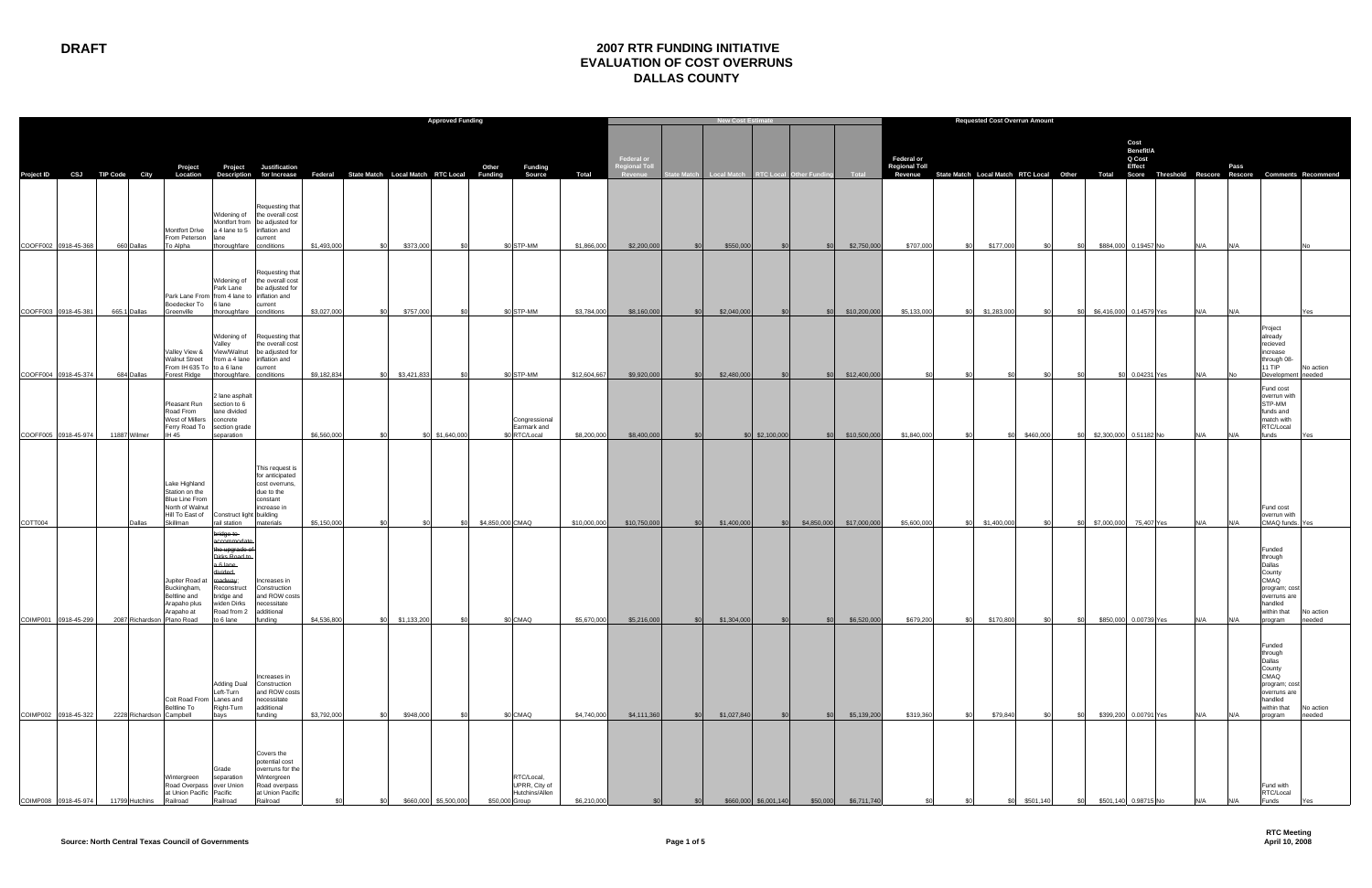|                              |                        |                                                                                                                     |                                                                                                            |                                                                                                                                                                              | <b>Approved Funding</b> |                          |                       |     |                       |                                                                                                                    |              |                             |                           | <b>New Cost Estimate</b>                            |           |                               |                           | <b>Requested Cost Overrun Amount</b>      |                                                                                                          |       |                             |                                       |            |        |                                                                                        |     |
|------------------------------|------------------------|---------------------------------------------------------------------------------------------------------------------|------------------------------------------------------------------------------------------------------------|------------------------------------------------------------------------------------------------------------------------------------------------------------------------------|-------------------------|--------------------------|-----------------------|-----|-----------------------|--------------------------------------------------------------------------------------------------------------------|--------------|-----------------------------|---------------------------|-----------------------------------------------------|-----------|-------------------------------|---------------------------|-------------------------------------------|----------------------------------------------------------------------------------------------------------|-------|-----------------------------|---------------------------------------|------------|--------|----------------------------------------------------------------------------------------|-----|
|                              |                        | Project                                                                                                             |                                                                                                            | <b>Project</b> Justification                                                                                                                                                 |                         |                          |                       |     | Other                 | Funding                                                                                                            |              | Federal or<br>Regional Toll |                           |                                                     |           |                               |                           | <b>Federal or</b><br><b>Regional Toll</b> |                                                                                                          |       |                             | Cost<br>Benefit/A<br>Q Cost<br>Effect |            | Pass   |                                                                                        |     |
| Project ID CSJ TIP Code City |                        | Location                                                                                                            |                                                                                                            | Description for Increase Federal State Match Local Match RTC Local Funding                                                                                                   |                         |                          |                       |     |                       | Source                                                                                                             | <b>Total</b> | Revenue                     |                           | State Match   Local Match   RTC Local Other Funding |           |                               | <b>Total</b>              |                                           | Revenue State Match Local Match RTC Local Other Total Score Threshold Rescore Rescore Comments Recommend |       |                             |                                       |            |        |                                                                                        |     |
|                              |                        | Industrial<br>Boulevard From from 6 to 8<br>Continental To lanes with                                               | Realignment,<br>reconstruction, Project<br>and widening originally                                         | underfunded,<br>still seeking full                                                                                                                                           |                         |                          |                       |     |                       | STP-MM; City o<br>Dallas and                                                                                       |              |                             |                           |                                                     |           |                               |                           |                                           |                                                                                                          |       |                             |                                       |            |        |                                                                                        |     |
| COOFF001 0918-47-971         | 11726 Dallas           | Cadiz                                                                                                               | bicycle lane                                                                                               | funding                                                                                                                                                                      | \$15,500,000            |                          | \$0 \$17,629,487      |     |                       | \$0 Dallas County                                                                                                  | \$33,129,487 | \$29,127,713                | <b>SO</b>                 | \$9,872,287                                         | \$0       | \$0                           | \$39,000,000              | \$13,627,713                              | \$0 (\$7,757,200)                                                                                        | \$0   | \$O                         | \$5,870,513 0.14379 Yes               |            | 19 Yes |                                                                                        | Yes |
| COOFF010 0918-45-747         | Grand<br>11074 Prairie | Lake Ridge<br>Parkway from<br>Great<br>Southwest<br>Parkway to IH<br>$20^{\circ}$                                   | Widen Lake<br>Ridge<br>4 lanes<br>divided to 6<br>lanes                                                    | Higher cost of<br>Parkway from concrete and<br>steel, along with<br>regular inflation<br>cost                                                                                | \$15,019,120            |                          | \$0 \$3,754,780       | \$0 |                       | \$0 STP-MM                                                                                                         | \$18,773,900 | \$23,263,024                | SO <sub>1</sub>           | \$5,815,756                                         | <b>SO</b> |                               | \$0 \$29,078,780          | \$8,243,904                               | \$2,060,976<br>\$0                                                                                       | \$0   | \$0 \$10,304,880 0.15613 No |                                       |            | 31 No  |                                                                                        | Yes |
|                              |                        | <b>Conflans Road</b><br>Extension in<br>Southwest Irving Design and<br>From SH 161 To construction 4<br>Valley View | lane divided                                                                                               |                                                                                                                                                                              |                         |                          |                       |     |                       |                                                                                                                    |              |                             |                           |                                                     |           |                               |                           |                                           |                                                                                                          |       |                             |                                       |            |        | Will fund cost<br>overrun with<br>STP-MM                                               |     |
| COOFF011 2964-01-024         | 11237.2 Irving         | Lane                                                                                                                | roadway                                                                                                    | Inflation                                                                                                                                                                    | \$6,064,000             | SOI.                     | \$1,516,000           |     |                       | \$0 STP-MM                                                                                                         | \$7,580,000  | \$8,248,800                 | \$0                       | \$2,062,200                                         | - \$0     | \$0                           | \$10,311,000              | \$2,184,800                               | \$0<br>\$546,200                                                                                         | - \$0 | -90                         | \$2,731,000 0.70297 No                | N/A        | N/A    | funds                                                                                  |     |
| COOFF015 8037-18-003         | TxDOT-<br>51276 Dallas | Luna Road<br>From Northwest<br>Highway to<br>Royal Lane                                                             | existing 2 lane requesting<br>facility                                                                     | Partial funding<br>removed in<br>2004 UTP to<br>pay for RTC's<br>Reconstruct top projects,<br>Rural to 6 lane money to bring<br>divided urban funding levels<br>back to 100% |                         |                          |                       |     | \$13,200,000 Corridor | Cat 2 - Metro                                                                                                      | \$13,200,000 | \$8,080,000                 | <b>SO</b>                 | \$2,020,000                                         |           | \$0 \$13,200,000 \$23,300,000 |                           | \$8,080,000                               | \$2,020,000<br><b>\$0</b>                                                                                |       | \$0 \$10,100,000 0.60074 No |                                       | N/A        | N/A    | Current<br>funding<br>exceeds cost<br>benefit<br>threshold and<br>available<br>funding |     |
|                              |                        | Multiple<br>Locations<br>Downtown                                                                                   | Construction<br>of gateway,<br>district,<br>destination,<br>identification,<br>parking, and<br>trailblazer |                                                                                                                                                                              |                         |                          |                       |     |                       |                                                                                                                    |              |                             |                           |                                                     |           |                               |                           |                                           |                                                                                                          |       |                             |                                       |            |        | Will fund cost<br>overrun with<br>STP-MM                                               |     |
| COOFF016 0918-45-697         | 11435 Dallas           | Dallas                                                                                                              | sians                                                                                                      |                                                                                                                                                                              | \$800,000               | <b>SO</b>                | \$200,000             |     |                       | \$0 STP-MM                                                                                                         | \$1,000,000  | \$1,480,000                 | SOI                       | \$370,000                                           |           | SO <sub>2</sub>               | \$1,850,000               | \$680,000                                 | \$170,000<br><b>\$0</b>                                                                                  | . \$∩ | -SOI                        | \$850,000 148,237 No                  | N/A        | N/A    | funds                                                                                  |     |
| COON066 1068-04-122          | Grand<br>52520 Prairie | IH 30 From Belt<br>Line Road To<br>MacArthur                                                                        | Construct 3<br>lane frontage<br>roads                                                                      |                                                                                                                                                                              |                         |                          |                       |     | \$7,000,000 Corridor  | Cat 2 - Metro                                                                                                      | \$7,000,000  |                             | \$6,623,872 \$1,655,968   | <b>\$0</b>                                          | \$0       |                               | \$7,000,000 \$15,279,840  | \$6,623,872 \$1,655,968                   |                                                                                                          |       |                             | \$8,279,840 0.06083 Yes               | N/A        | N/A    |                                                                                        |     |
| COON067 2374-04-049          | Grand<br>Prairie       | IH 20 From<br>Robinson To FM lane frontage<br>1382                                                                  | Construct 3<br>road                                                                                        |                                                                                                                                                                              |                         |                          |                       |     | \$16,000,000 Corridor | Cat 2 - Metro                                                                                                      | \$16,000,000 | \$24,400,000                | \$0                       | \$6,100,000                                         |           | \$0 \$16,000,000 \$46,500,000 |                           | \$24,400,000                              | \$6,100,000<br>\$0                                                                                       | - \$0 | \$0 \$30,500,000            | 0.223 No                              | N/A        | N/A    |                                                                                        |     |
|                              |                        |                                                                                                                     |                                                                                                            |                                                                                                                                                                              |                         |                          |                       |     |                       |                                                                                                                    |              |                             |                           |                                                     |           |                               |                           |                                           |                                                                                                          |       |                             |                                       |            |        |                                                                                        |     |
| COON076 0196-03-240          | 52514 Carrollton       | IH 35 East at<br><b>Beltline Road</b>                                                                               | Grade<br>separation of<br>Frontage<br>Roads                                                                |                                                                                                                                                                              | \$0                     | \$1,120,000 \$11,500,000 |                       |     |                       | SH 121<br>Partnership;<br>Congressional<br>Earmark \$5.6M;<br>City of<br>Carrollton;<br>\$24,380,000 Dallas County | \$37,000,000 |                             | $$5,402,400$ $$1,120,000$ | \$12,850,600                                        |           | \$0                           | \$24,380,000 \$43,753,000 | \$5,402,400                               | \$1,350,600<br>\$0                                                                                       | - \$0 | \$6,753,000 N/A<br>\$O      |                                       | N/A<br>N/A | N/A    | Approved<br>\$20M in toll<br>revenue as<br>part of the<br>SH 121 MOU Yes               |     |
| COON026 0353-04-088          | /TxDOT<br>11744 Irving | SP 348 at Las<br>Colinas South<br>Blvd                                                                              | Provide<br>construction of<br>grade<br>Separation                                                          |                                                                                                                                                                              | \$3,000,000             |                          | \$750,000 \$1,250,000 |     |                       |                                                                                                                    | \$5,000,000  | \$5,800,000                 | \$750,000                 | \$1,450,000                                         |           | ፍሰ                            | \$8,000,000               | \$2,400,000                               | \$600,000<br>\$0                                                                                         | - \$0 | \$0                         | \$3,000,000 0.48586 No                | N/A        |        |                                                                                        |     |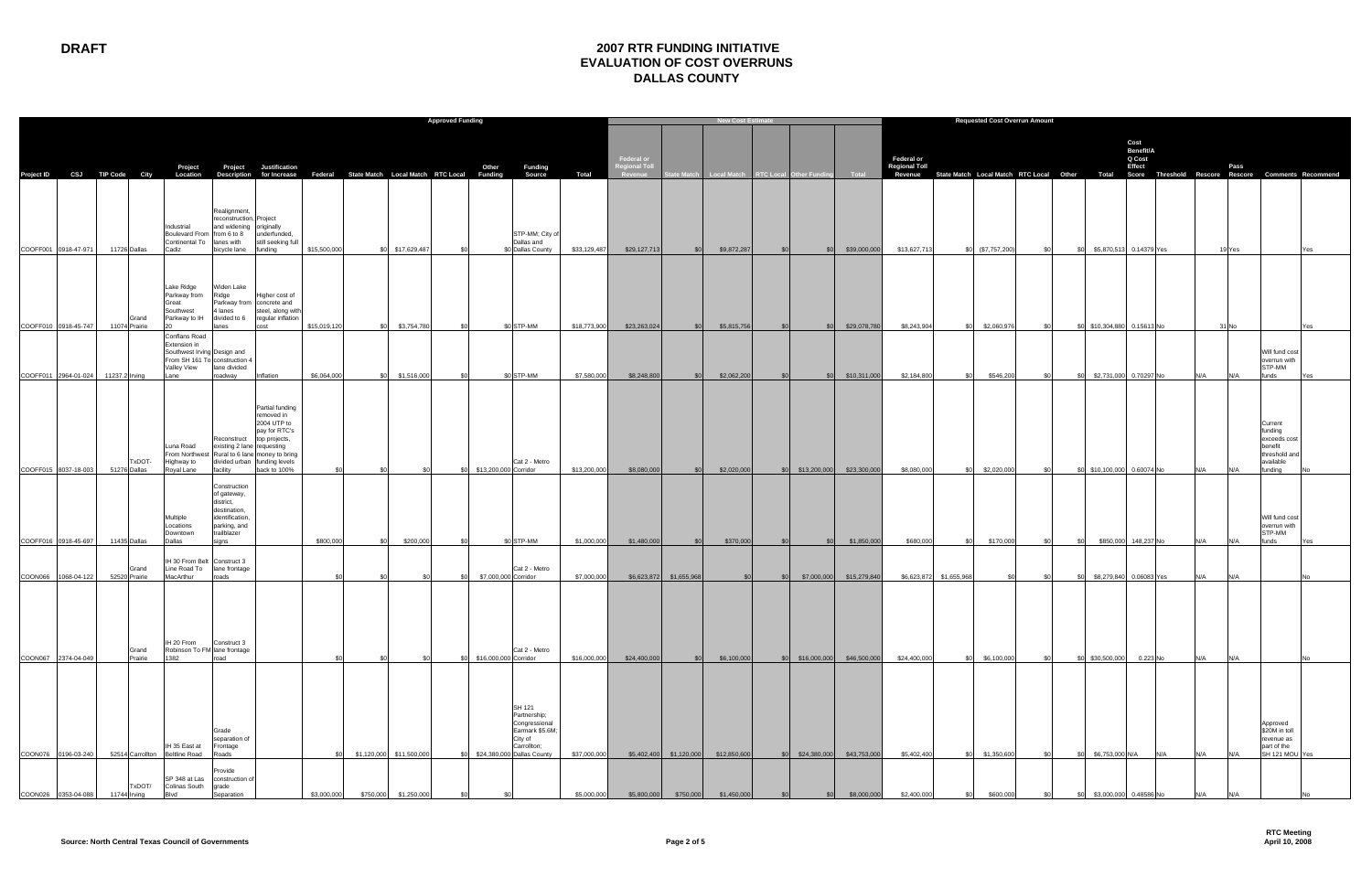## **DRAFT 2007 RTR FUNDING INITIATIVE EVALUATION OF COST OVERRUNS DALLAS COUNTY**

|                              |                |                        |                                                                                      |                                                                                        |                                                                                                                                                                     |             |             |                                                                            | <b>Approved Funding</b>                                                       |              |                                               | <b>New Cost Estimate</b> |                                                |      |                               |                          | <b>Requested Cost Overrun Amount</b>      |                                                                                                          |       |                                |                                       |     |                                                                                                                     |                                                                   |
|------------------------------|----------------|------------------------|--------------------------------------------------------------------------------------|----------------------------------------------------------------------------------------|---------------------------------------------------------------------------------------------------------------------------------------------------------------------|-------------|-------------|----------------------------------------------------------------------------|-------------------------------------------------------------------------------|--------------|-----------------------------------------------|--------------------------|------------------------------------------------|------|-------------------------------|--------------------------|-------------------------------------------|----------------------------------------------------------------------------------------------------------|-------|--------------------------------|---------------------------------------|-----|---------------------------------------------------------------------------------------------------------------------|-------------------------------------------------------------------|
| Project ID CSJ TIP Code City |                |                        | Project<br>Location                                                                  |                                                                                        | Project Justification                                                                                                                                               |             |             | Description for Increase Federal State Match Local Match RTC Local Funding | Other<br>Funding<br>Source                                                    | <b>Total</b> | Federal or<br><b>Regional Toll</b><br>Revenue |                          | State Match Local Match RTC Local Other Fundin |      |                               | <b>Total</b>             | <b>Federal or</b><br><b>Regional Toll</b> | Revenue State Match Local Match RTC Local Other Total Score Threshold Rescore Rescore Comments Recommend |       |                                | Cost<br>Benefit/A<br>Q Cost<br>Effect |     | Pass                                                                                                                |                                                                   |
| COON035 0095-02-100          |                | 11715 Sunnyvale Road)  | US 80 at SH<br>352 (Collins                                                          | Upgrade<br>interchange                                                                 |                                                                                                                                                                     | \$4,042,650 | \$4,161,052 | \$4,101,851                                                                | Green Ribbon;<br>Cat 1 - Prevent<br>Maint; TxDOT<br>\$700,000 PE Funds<br>SO. | \$12,305,553 |                                               | \$11,717,250 \$1,010,750 | \$4,587,125                                    |      | \$0 \$5,917,475 \$23,232,600  |                          | \$7,674,600                               | \$485,274<br>-SG                                                                                         | - \$0 | \$8,159,874  0.2551 Yes<br>\$0 |                                       | N/A | Additional<br>local funds<br>and TxDOT<br>Green<br>to cover<br>aesthetic<br>features<br>N/A                         | Ribbon funds Yes - Pending<br>resolution<br>related to<br>funding |
| COON036 0095-10-045          |                | 11713 Mesquite         | US 80 at Town Reconstruct<br>East Blvd                                               | interchange                                                                            |                                                                                                                                                                     | \$1,056,863 | \$264,216   | \$3,363,360                                                                | STP-MM; Cat 6<br>Bridge, Cat 11-<br>\$7,803,500 Discretionary<br>\$0          | \$12,487,939 | \$5,509,988                                   | \$264,216                | \$4,847,735                                    |      | \$0 \$1,866,000 \$12,487,939  |                          | \$4,453,125                               | \$1,484,375<br>-\$0                                                                                      | - \$0 | \$5,937,500 0.37524 No<br>\$O  |                                       | N/A | N/A                                                                                                                 | Yes.                                                              |
| COON039 2374-03-049          | 11229.2 Dallas |                        | IH 20 From<br><b>Bonnie View</b><br>Road To JJ<br>Lemmon Road                        | Construction<br>of 2 lane<br>frontage road fund all<br>East bound<br>and West<br>bound | Because of cost<br>overruns and<br>fixed federal<br>funding<br>amounts,<br>TXDOT is<br>requiring the<br>City of Dallas to<br>overruns with<br>100% local<br>funding | \$4,215,290 | \$1,053,823 | \$2,310,000                                                                | Cat 12 -<br>Strategic<br>\$0<br>\$1,117,692 Priority                          | \$18,696,805 |                                               | \$7,897,846 \$1,053,823  | \$3,230,639                                    | \$0  |                               | \$1,117,692 \$13,300,000 | \$3,682,556                               | \$0<br>\$920,639                                                                                         | \$0   | \$4,603,195 0.14297 Yes<br>\$0 |                                       | N/A | Conditional<br>upon<br>verification of<br>weave<br>N/A<br>distances                                                 | Yes                                                               |
| COON040 2374-01-133          | 11034 Dallas   |                        | IH 635 From<br>Skillman To<br>Miller Road                                            | Construct<br>South and<br>East bound<br>frontage road                                  |                                                                                                                                                                     | \$899,891   | \$224,943   | \$5,900,000                                                                | STP-MM,<br>Dallas, Dallas<br>\$0 County                                       | \$7,024,834  | \$3,680,024                                   | \$224,943                | \$6,595,033                                    | \$0  | SO <sub>2</sub>               | \$10,500,000             | \$2,780,133                               | \$695,033<br>-\$0                                                                                        | \$0   | \$3,475,166 0.12631 Yes<br>\$O |                                       |     | 32 No                                                                                                               | Yes                                                               |
| COON041 2374-02-124          |                | 11067 Garland          | IH 635 From<br>Northwest<br>Highway To<br>LaPrada East of North bound<br>Centerville | Construct<br>frontage road                                                             |                                                                                                                                                                     | \$4,727,426 | \$1,181,857 | \$1,000,000                                                                | \$0 STP-MM<br>- \$0                                                           | \$6,909,283  |                                               | \$7,920,000 \$1,181,857  | \$798,143                                      | \$0  | \$0                           | \$9,900,000              | \$3,192,573                               | \$798,143<br>-SG                                                                                         | \$0   | \$3,990,717 0.01974 Yes<br>\$0 |                                       |     | Approval<br>includes a<br>change in<br>project limits<br>and<br>correction of<br>local match<br>commitment<br>50 No |                                                                   |
| COON068 1068-04-119          |                | Grand<br>52527 Prairie | IH 30 From<br>To Belt Line Rd roads                                                  | Construct 3<br>Northwest 19th lane frontage                                            |                                                                                                                                                                     |             |             | -90                                                                        | Cat 2 - Metro<br>\$0 \$13,000,000 Corridor                                    | \$13,000,000 | \$17,173,120                                  | \$0                      | \$4,293,280                                    |      | \$0 \$13,000,000 \$34,466,400 |                          | \$17,173,120                              | \$4,293,280<br><b>SO</b>                                                                                 | \$0   | \$0 \$21,466,400 0.22963 No    |                                       | N/A | N/A                                                                                                                 | .No                                                               |
| COON069 2374-04-066          |                |                        | 11738 Duncanville IH 20 at Cockrell lanes                                            | Construct right<br>and left turn                                                       |                                                                                                                                                                     | \$256,000   | \$64,000    | \$0                                                                        | CMAQ:<br>\$200,000 \$200,000 - PE<br>\$0                                      | \$520,000    | \$2,448,000                                   | \$64,000                 | \$548,000                                      | sol. | \$200,000                     | \$3,260,000              | \$2,192,000                               | \$548,000<br>\$0                                                                                         | \$0   | \$0 \$2,740,000 0.04868 Yes    |                                       |     | 23 Yes                                                                                                              | Yes- Pending<br>city's agreement<br>to provide local<br>match     |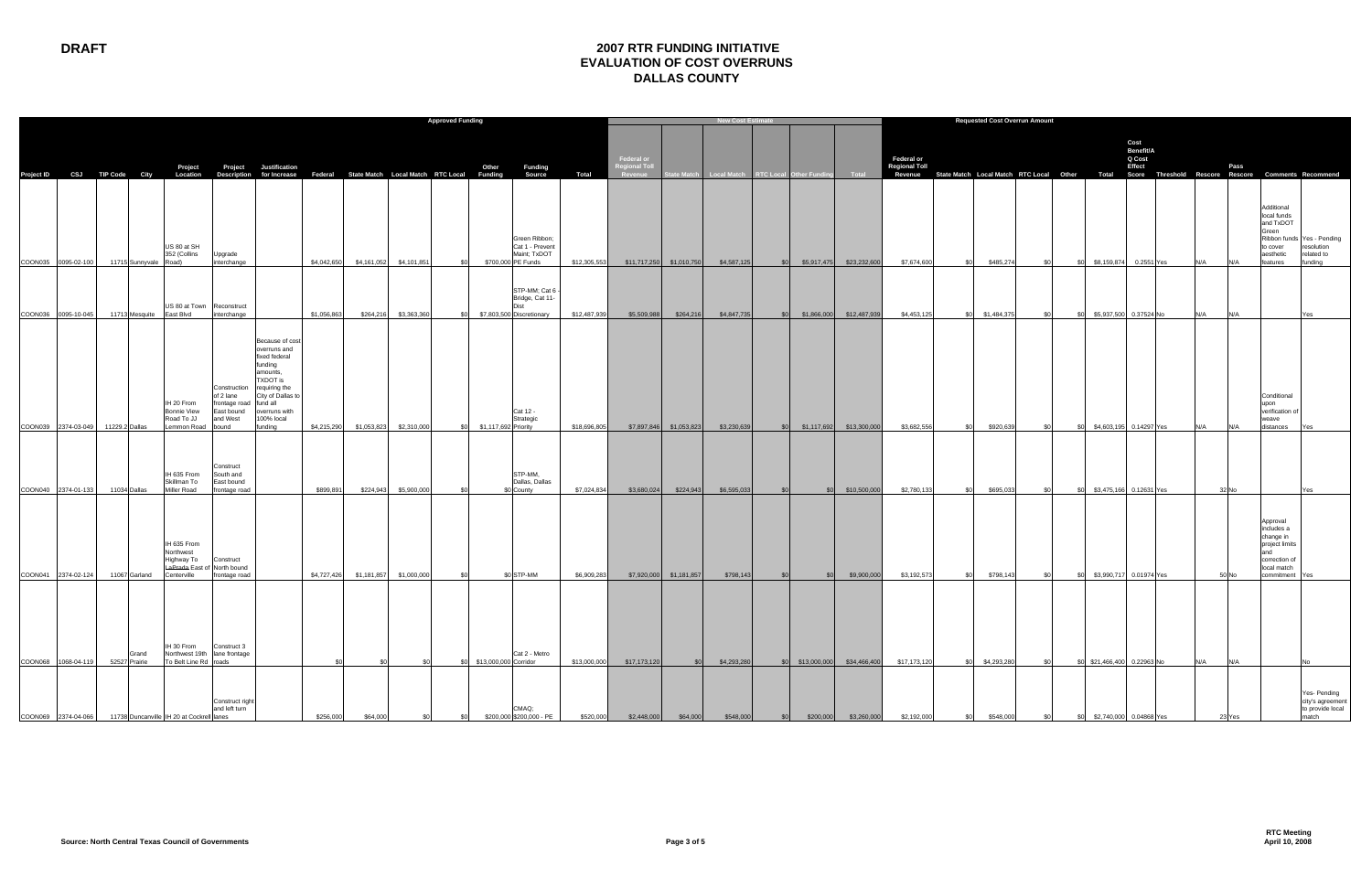| Federal or<br><b>Federal or</b><br><b>Regional Toll</b><br><b>Regional Toll</b><br>Project<br>Justification<br>Other<br><b>Funding</b><br>Project<br>Source<br>Federal State Match Local Match RTC Local<br><b>Total</b><br>CSJ TIP Code City<br>Description for Increase<br><b>Funding</b><br>State Match Local Match RTC Local Other<br>Location<br>State Match Local Match<br><b>RTC Local Other Fund</b><br>Total<br><b>Project ID</b><br>Revenue<br>Revenue                                                                                                                                                                                                                         | Total                                                                                                                  | Cost<br>Benefit/A<br>Q Cost<br>Effect | Pass                                                                                                   |
|------------------------------------------------------------------------------------------------------------------------------------------------------------------------------------------------------------------------------------------------------------------------------------------------------------------------------------------------------------------------------------------------------------------------------------------------------------------------------------------------------------------------------------------------------------------------------------------------------------------------------------------------------------------------------------------|------------------------------------------------------------------------------------------------------------------------|---------------------------------------|--------------------------------------------------------------------------------------------------------|
|                                                                                                                                                                                                                                                                                                                                                                                                                                                                                                                                                                                                                                                                                          |                                                                                                                        |                                       | Score Threshold Rescore Rescore Comments Recommend                                                     |
| IH 20 From<br>Cedar Ridge<br>Road To<br>Construct 2<br>Cockrell Hill<br>lane frontage<br>Cat 2 - Metro<br>\$4.500.000 Corridor<br>COON071<br>11265 Duncanville Road<br>roads<br>\$4,000,000<br>\$1,000,000<br>\$3,015,456<br>\$24,577,280<br>\$12,061,824<br>\$3.015.456<br>2374-04-060<br>\$9,500,000<br>\$16,061,824 \$1,000,000<br>\$4,500,000<br>ፍሰ<br>ፍሰ<br>S <sub>0</sub>                                                                                                                                                                                                                                                                                                          | \$15,077,280                                                                                                           | 0.4662 No<br>N/A                      | Staff applied<br>lower cost,<br>but approved<br>funding<br>exceeds cost<br>benefit<br>threshold<br>N/A |
| Provides<br>roadway<br>connectors<br>from Denton<br>Drive to Harry<br>Hines along<br>the east-west<br>Denton Drive &<br>alignments of<br>walnut Hill and<br>Harry Hines<br>STP-MM, Dallas<br>Connectors from Royal Lane<br>Webb Chapel to and along<br>County, City of<br>North City Limits Harry Hines<br>\$0 Dallas<br>COON078 0918-45-236<br>2310 Dallas<br>\$3,987,000<br>\$2,489,000<br>\$6,476,000<br>\$8,586,360<br>\$5,489,640<br>\$14,076,000<br>\$4,599,360<br>\$3,000,640<br>\$በ<br>so l<br>sn <sub>l</sub>                                                                                                                                                                   | ፍሰ                                                                                                                     | \$7,600,000 1.55602 No<br>N/A         | N/A<br>lN∩                                                                                             |
| City request<br>that RTC<br>CMAQ;<br>consider<br>\$192,000 Dallas<br>funding a better<br>Citywide traffic ITS system than<br>County; City of<br>Addison<br>originally<br>Citywide signal<br>system<br>\$465,172<br>\$0 \$479,000<br>\$381,223<br>COTS001<br>envisioned<br>\$871,000<br>\$1,336,172<br>\$846,395<br>\$547,000<br>\$1,393,395<br>0918-45-667<br>upgrade<br>11424 Addison<br>system<br>SO.<br><b>.SO</b><br>\$0<br>Sum of All Dallas County Requests<br>\$170,903,76<br>\$1,655,968<br>\$30,140,05<br>Sum of Recommended Pending Dallas<br>\$67,068,02<br>\$3,985,040<br>י∩.<br>\$56,763,227<br>\$1,868,840<br>ፍሰ<br><b>RTF</b><br><b>CMA</b><br>\$5.600.000<br>\$1,400,000 | \$381,223<br>\$961,140<br>\$0 \$203,660,928<br>\$0 \$72,014,208<br>\$961,140<br>\$0 \$60,472,068<br>\$0<br>\$7,000,000 | 21,559 Yes<br>N/A                     | This RTC<br>action will<br>resolve local<br>match issues. Yes<br>N/A                                   |

\* Cost Benefit of Congestion provides cents per mile output. Staff proposes using a 15 cents/mile threshold.<br>\*\* Air Quality Cost Effectiveness provides the cost per ton of emissions reduced. Staff proposes using a 125,000